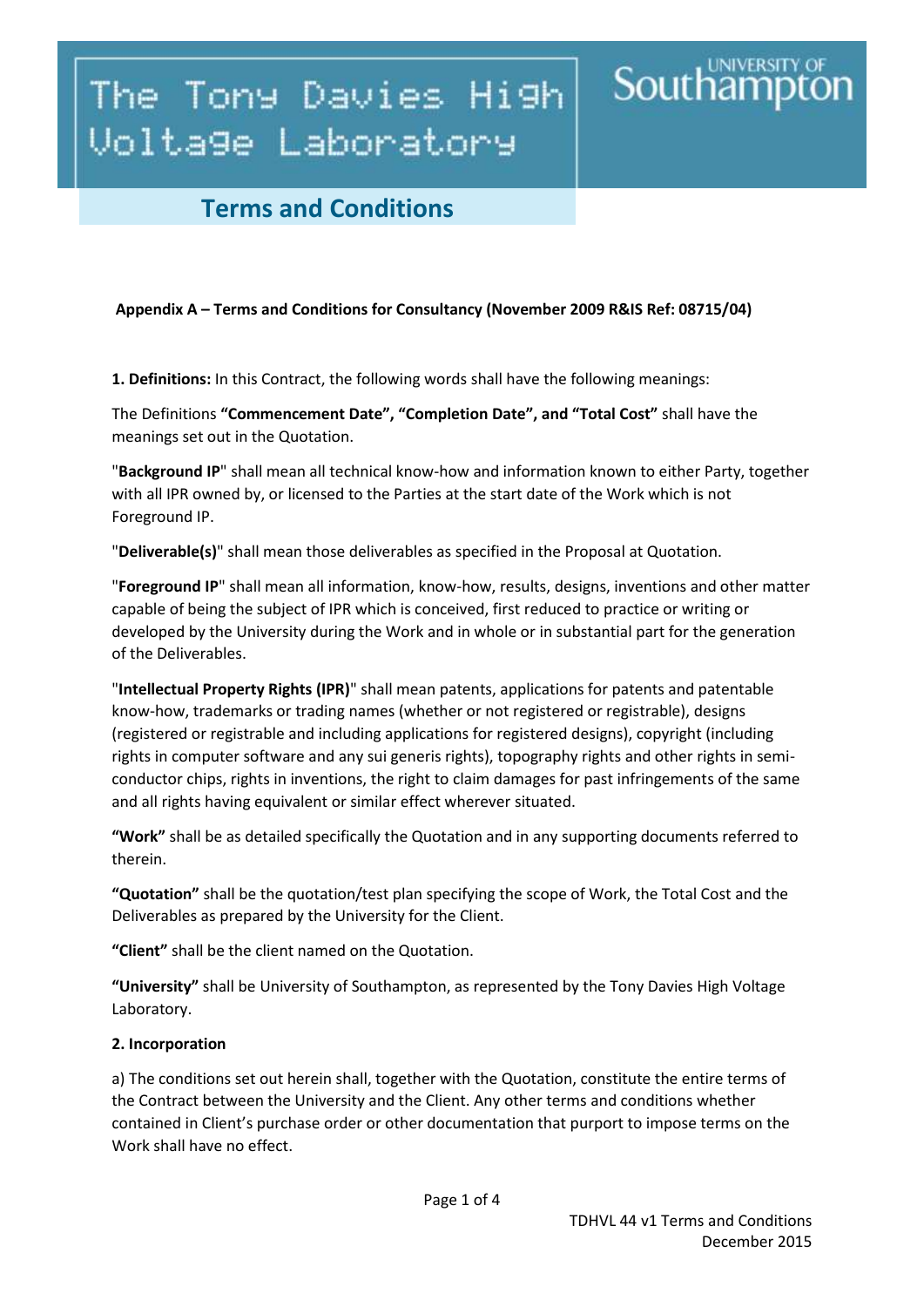# The Tony Davies High Voltage Laboratory

## **Terms and Conditions**

b) No variation or amendments to these Terms and Conditions shall be valid unless agreed to in writing by the Parties as a specific variation of amendment agreement.

### **3. Price**

a) The Client will pay the full price for the conduct of the Work as set out in the Quotation at the agreed dates. Where the Work is delayed through no fault of the University for more than 3 months then the University shall be entitled to submit an invoice for all work done up to that date and such invoice shall be payable within 30 days of receipt, unless otherwise agreed in writing. All sums due are exclusive of Value Added Tax which where applicable shall be paid by the Client in addition to the price.

b) If travel is required, all travel expenses shall be pre-authorised by the Client and be reimbursed by the Client unless otherwise agreed in writing.

### **4. Ownership of Deliverables and IP**

a) Subject to clause 4c any Deliverables generated will be owned by the Client. The University will pass, free of charge, such Foreground IP intrinsic to the Deliverables and necessary for affecting the Client's ownership in the Deliverable.

b) Any existing Background IP which belongs to the University and is used in the Work will remain the property of the University and the University will grant a non-exclusive licence to such Background IP on fair and reasonable terms where Background IP is necessary for use of the Deliverables. Any work and all IPR in such work undertaken, by employees or consultants of the University solely in the course of their duties as employees or consultants of the University, including research, will belong to the University.

c) Ownership of any Deliverables or relevant Foreground IP and the right to negotiate a licence to Background IP shall not pass to the Client until full payment of the price for the Work has been received by the University from the Client, and the Client will not have the right to use, dispose of or in any way deal with such Deliverables or Foreground IP until such time as payment has been made and title in the same passed to the Client.

### **5. Equipment, Materials and Substances**

a) The Client will provide the University with all such information and materials as are necessary for the University to carry out the Work and the Client warrants that all information provided by it or on its behalf to the Unit will be accurate. The Client further warrants that it will give the University written notice of any hazards, known or suspected by the Client, which might potentially arise in the use of such materials. Before supplying any materials or substances to the University for the purposes of the Work the Client shall inform the University of any special legislation, regulations or statutory restrictions that apply to the same.

**Southamp**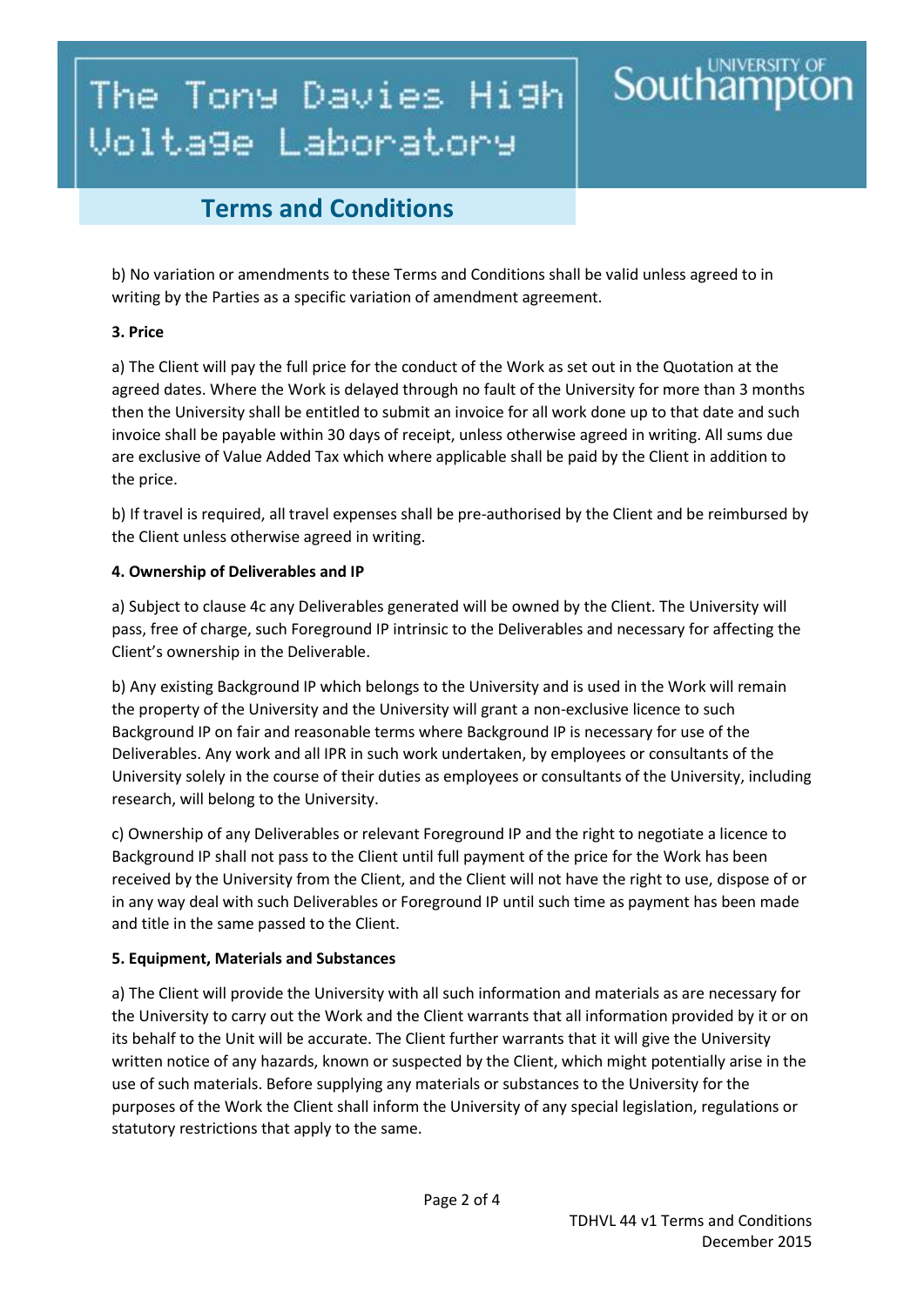# **Southampto** The Tony Davies High Voltage Laboratory

## **Terms and Conditions**

b) All models or experimental equipment used by the University during the course of the Work shall remain the property of the University unless otherwise agreed between the Parties in writing or supplied by the Client for the purposes of the University undertaking the Work. Although all reasonable precautions will be taken, any equipment supplied to the Unit by the Client will be held at the risk of the Client, and the University will not be liable for any loss, damage, destruction or disclosure of the same.

**c)** The Client acknowledges that any materials or substances supplied by it to the University may be altered, damaged, rendered useless and/or destroyed as a result of the Unit undertaking the Work and the University shall therefore not be liable for any loss, damage or destruction of the same. After completion of the Work the University shall be entitled to destroy or dispose of any materials or substance supplied by the Client without further reference to the Client unless otherwise agreed in writing prior to commencement of the Work.

### **6. Warranties, Liabilities and Indemnities**

a) The University will be responsible for ensuring the Deliverables meet the specifications included in the Proposal and will carry out the Work with the due care and skill commensurate with Work of this nature and quality standards set out in the Proposal but the University does not warrant that the Deliverables are fit for any particular purpose and shall not be liable for any loss or damage caused by failure in the performance of the Deliverables save to the extent that such loss or damage was caused by the negligence of the University.

b) Except in the case of personal injury (including death) caused by the negligent or wilful act or omission of either party or their servants or agents, the aggregate liability to the other party will not exceed twice the total amount payable by the Client to the University under this Contract. The liability of either party for any breach of this Contract will not extend to any indirect, incidental or consequential damages or losses including (without limitation) loss of profits. The University accepts no responsibility for use of or reliance on information, reports, materials or equipment arising from the Work, or for advice or information given in connection with them, either by the Client or by any third party who has obtained any of the said information, materials or equipment directly or indirectly from the Client.

### **7. Confidentiality**

a) Any drawings, models, samples, or other matter submitted by one Party ("the Disclosing Party") to the other Party (the Receiving Party") with the Proposal are confidential and must not be copied or transmitted to any third party or used for any purpose other than carrying out the Work. The drawings, models, samples and other matter and any copies thereof shall remain the property of the Disclosing Party and the Receiving Party must return promptly the same together with any tangible copies (including any electronic or digital copies) to the Disclosing Party upon the Disclosing Party's written request.